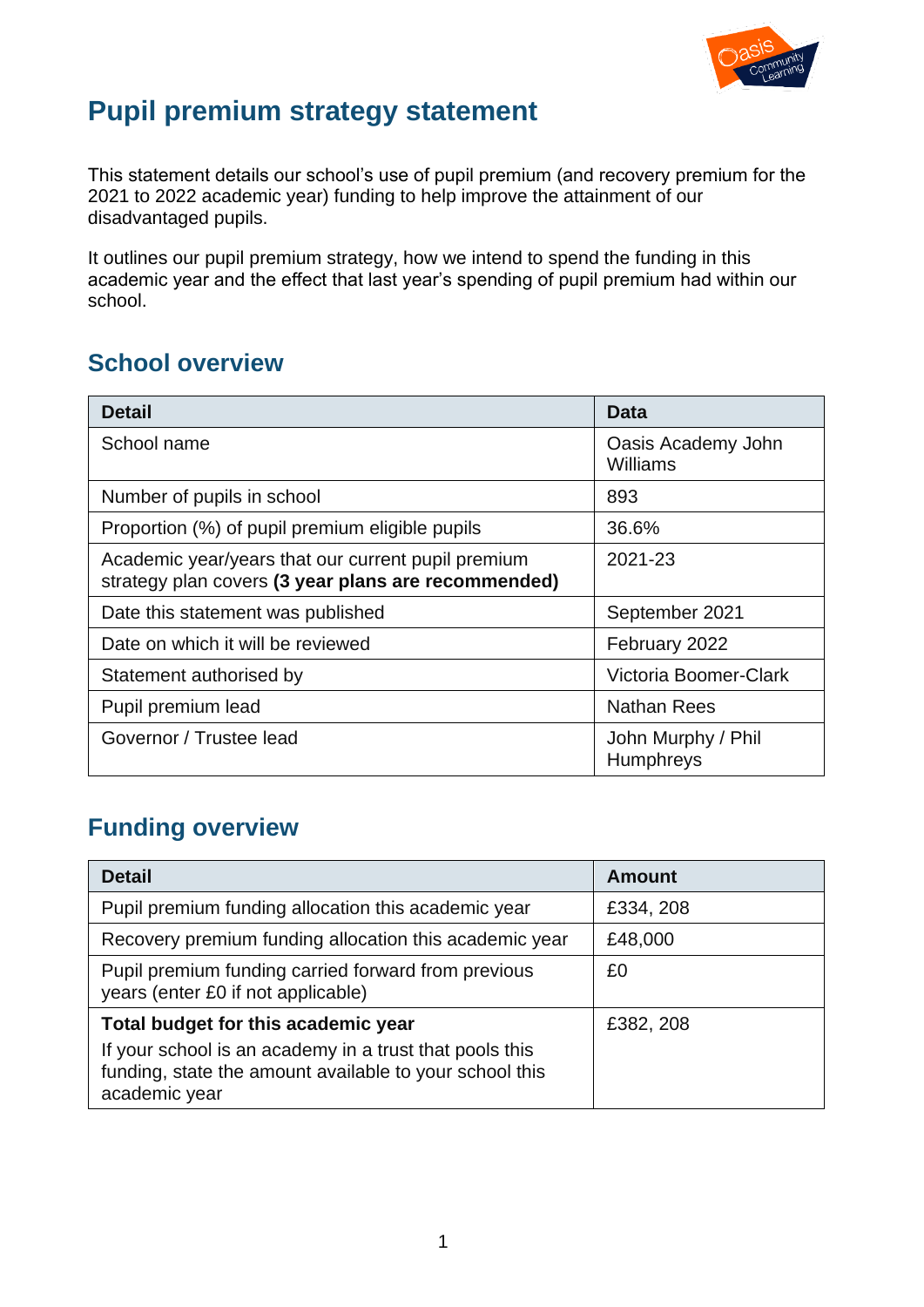

# **Part A: Pupil premium strategy plan**

### **Statement of intent**

At Oasis Academy John Williams we aim to:

- Support disadvantaged students to make more rapid progress and close the gap with their peers
- Provide opportunities for disadvantaged students that they would otherwise find challenging
- Raise the aspirations and opportunities for those disadvantaged students as well as ensuring they are informed about the options they will have as they grow older.

### **Challenges**

This details the key challenges to achievement that we have identified among our disadvantaged pupils.

| <b>Challenge</b><br>number | <b>Detail of challenge</b>                                                                                                                                                  |
|----------------------------|-----------------------------------------------------------------------------------------------------------------------------------------------------------------------------|
|                            | Low levels of literacy within the academy                                                                                                                                   |
|                            | Attendance of disadvantaged students, including the persistent absenteeism of<br>some, leads to challenges both closing pre-existing gaps and ensuring gaps<br>do not widen |
|                            | Attainment gap on entry for disadvantaged students                                                                                                                          |
|                            | Small numbers of students have behaviour challenges                                                                                                                         |

### **Intended outcomes**

This explains the outcomes we are aiming for **by the end of our current strategy plan**, and how we will measure whether they have been achieved.

| <b>Intended outcome</b>                                                                                                                                              | <b>Success criteria</b>                                                            |
|----------------------------------------------------------------------------------------------------------------------------------------------------------------------|------------------------------------------------------------------------------------|
| Literacy levels improve, leading to the vast<br>majority of students have a reading age<br>appropriate to their chronological age                                    | Reading ages in line with chronological age                                        |
| Attendance levels for disadvantaged students<br>improve and are moving towards that of other<br>students, which is in turn is moving towards<br>the national average | Rates of attendance are moving towards<br>National Average for those disadvantaged |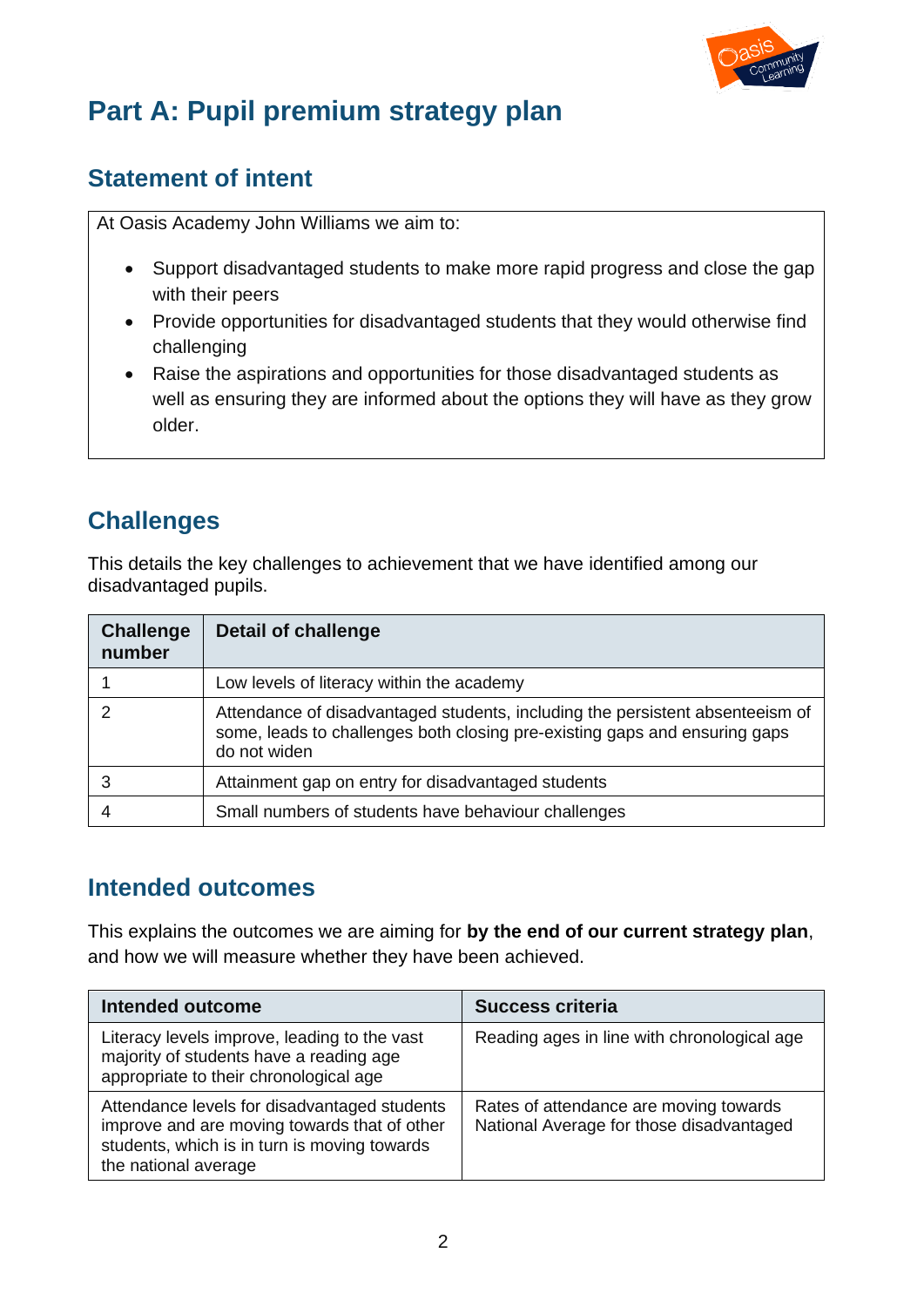

Academic outcomes [progress & attainment figures] for disadvantaged students increase and the gap with others closes.

Attainment and progress gaps are closing over time

### **Activity in this academic year**

This details how we intend to spend our pupil premium (and recovery premium funding) **this academic year** to address the challenges listed above.

#### **Teaching (for example, CPD, recruitment and retention)**

Budgeted cost: £130,000

| <b>Activity</b>                                                                                                            | <b>Evidence that supports this</b><br>approach                                                                                                                                       | <b>Challenge</b><br>number(s)<br>addressed |
|----------------------------------------------------------------------------------------------------------------------------|--------------------------------------------------------------------------------------------------------------------------------------------------------------------------------------|--------------------------------------------|
| Coaching for all<br>teaching staff.                                                                                        | EEF - high quality classroom delivery<br>helps to secure higher rates of progress                                                                                                    | 3                                          |
| Implementation of<br>coaching for learning<br>support staff                                                                | EEF - Learning Support interventions -<br>making these as useful as possible by<br>supporting teaching assistants to be<br>highly effective.                                         | 3                                          |
| All staff CPD [Relational<br>approaches, Least<br>invasive intervention,<br>modifying language to<br>remove confrontation] | Working with staff to remove possibility<br>of confrontation and enable a firm but<br>kind approach in working with young<br>people                                                  | 2,3,4                                      |
| Co-planning time for<br>subjects increased                                                                                 | Taking learning from practice developed<br>through English & Maths Mastery<br>programmes, co-planning time is<br>scheduled across all departments<br>[Thursday morning]              | 3                                          |
| <b>Deliberate Practice</b><br>Model in place                                                                               | Consistency across the Academy leads<br>to a secure base from which high-<br>quality learning can take place and<br>behaviour is managed in a way so as to<br>maximise learning time | 3, 4                                       |
| Maths & English<br>mastery                                                                                                 | EEF provides evidence that this<br>supports children to make progress                                                                                                                | 3                                          |
| <b>Whole School Reading</b>                                                                                                | Dedicated reading time each day,<br>increasing exposure to wide range of<br>vocabulary and texts.                                                                                    | 1, 3                                       |
| Literacy Interventions                                                                                                     | Reading Plus introduced for young<br>people who have RA above 10, and<br>below 12<br>Phonics programme for the very lowest<br>readers                                                | 1, 3                                       |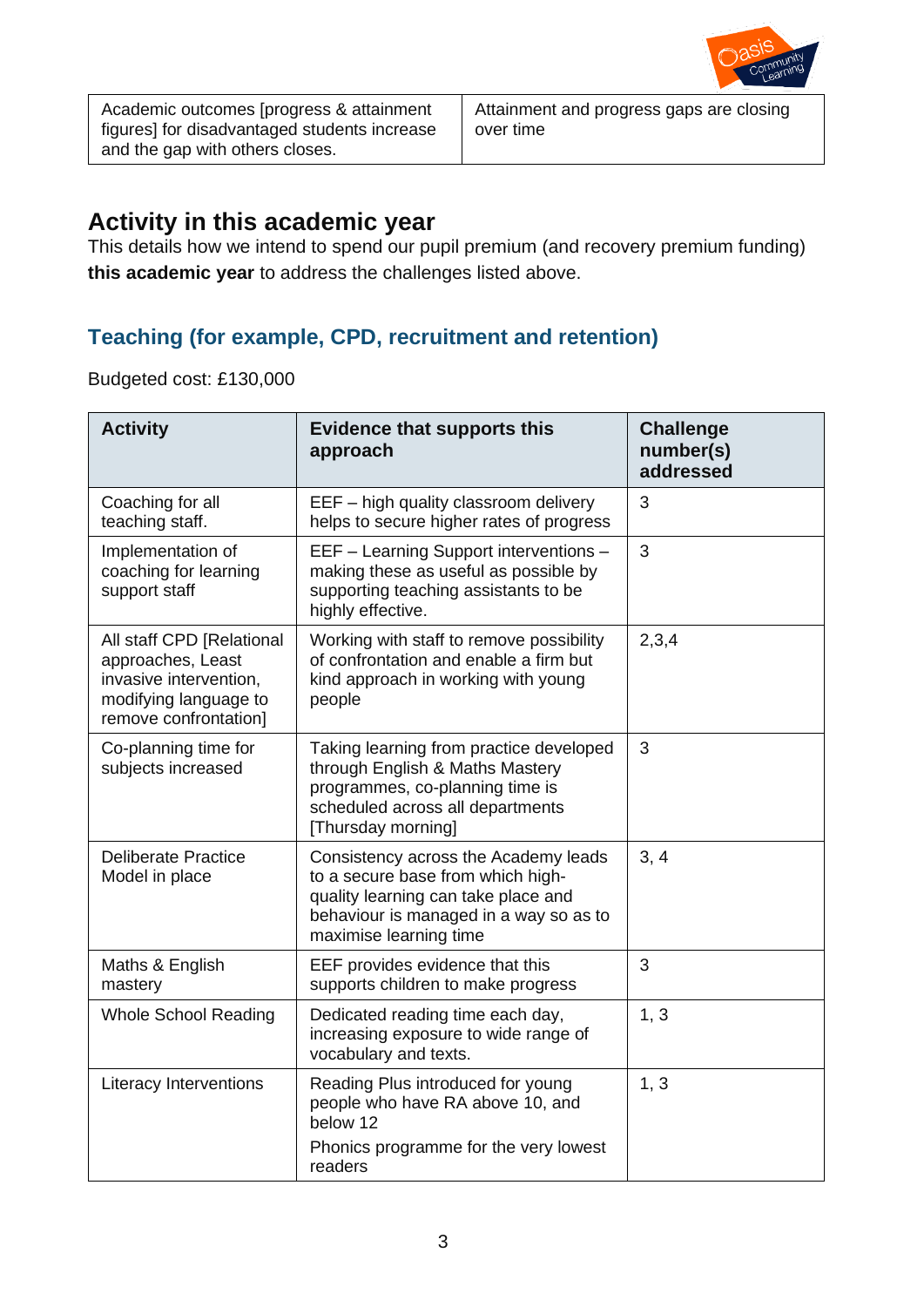

#### **Targeted academic support (for example, tutoring, one-to-one support structured interventions)**

#### Budgeted cost: £ *120,000*

| <b>Activity</b>                                                                                       | <b>Evidence that supports this</b><br>approach                                                                                              | <b>Challenge</b><br>number(s)<br>addressed |
|-------------------------------------------------------------------------------------------------------|---------------------------------------------------------------------------------------------------------------------------------------------|--------------------------------------------|
| Literacy Intervention                                                                                 | Supporting the improvement in RA for<br>the lowest readers, through regular,<br>timetabled, small group intervention<br>throughout the year | 1, 3                                       |
| Provision of wider<br>reading texts                                                                   | Exposure to tier 2 vocabulary and full<br>range of texts                                                                                    | 1,3                                        |
| Year 11 examination<br>level interventions to<br>raise attainment                                     | Targeted after school/holiday<br>programme intervention to narrow<br>learning gaps                                                          | 3                                          |
| 1:1 tutoring in En & Ma                                                                               | Targeted extraction programme to<br>support progress of a small number<br>identified students                                               | 1, 3                                       |
| Small group [3-6]<br>tutoring for Core &<br>EBacc subjects [Y11]                                      | Targeted programme after school to<br>close learning gaps and improve<br>attainment & progress                                              | 1,3                                        |
| Online packages to<br>support learning eg.<br>Hegarty Maths,<br><b>Educake and Seneca</b><br>Learning | Homework (EEF)                                                                                                                              | 3                                          |
| Staffing to support<br><b>SEMH</b>                                                                    | LSA specifically recruited to work<br>closely with targeted young people to<br>enable better access to learning                             | 1,2,3,4                                    |

### **Wider strategies (for example, related to attendance, behaviour, wellbeing)**

#### Budgeted cost: £ 135,000

| <b>Activity</b>                                                                               | <b>Evidence that supports this</b><br>approach                                             | <b>Challenge</b><br>number(s)<br>addressed |
|-----------------------------------------------------------------------------------------------|--------------------------------------------------------------------------------------------|--------------------------------------------|
| Additional attendance<br>staff [360 staff,<br>attendance lead [SLT]<br>and attendance officer | Work with young people and families to<br>break down barriers to attending school<br>[EEF] | 2, 3                                       |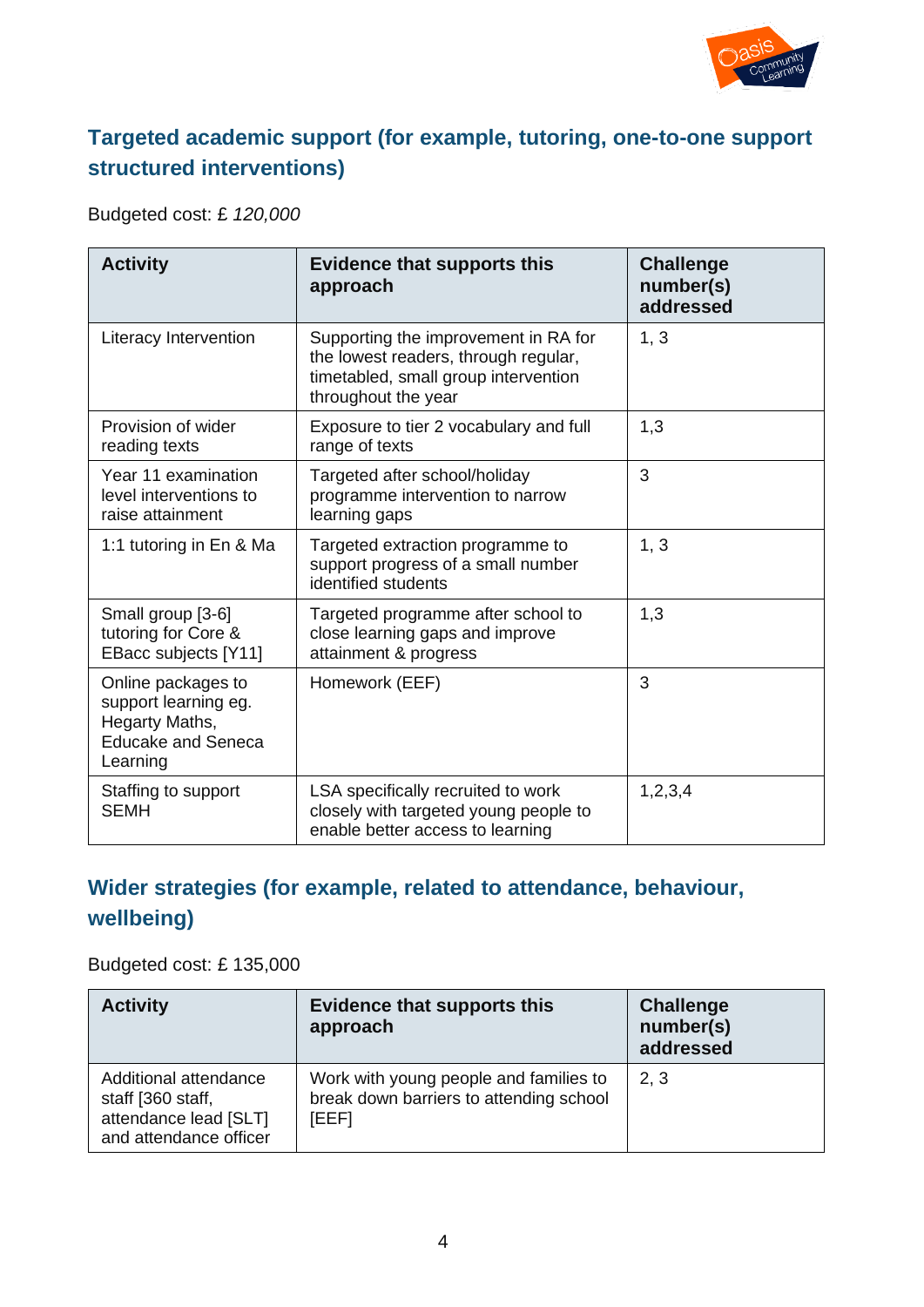

| Learning Mentors, Year<br><b>Team Leads &amp; SEN</b><br>team working with<br>young people who have<br>high tariff behaviour<br>points | Identification of potential unmet learning<br>needs to enhance access to learning<br>and hence progress                                                                                                                                                               | 2,3,4      |
|----------------------------------------------------------------------------------------------------------------------------------------|-----------------------------------------------------------------------------------------------------------------------------------------------------------------------------------------------------------------------------------------------------------------------|------------|
| <b>Headroom Counselling</b>                                                                                                            | Commissioned service to work with<br>targeted young people                                                                                                                                                                                                            | 2, 3 and 4 |
| Engagement with<br>external agencies [eg<br>LPW, Youth Moves]                                                                          | Mentoring                                                                                                                                                                                                                                                             | 2, 3 and 4 |
| Intentional focus on<br>bottom 20-30%<br>[engagement] in every<br>classroom                                                            | Teachers plan questions and activities<br>to engage and build confidence for<br>bottom 20-30% of learners on all<br>classrooms                                                                                                                                        | 3, 4       |
| FairShare [food<br>provision]                                                                                                          | Improve family wellbeing, develop trust<br>and encourage greater engagement                                                                                                                                                                                           | 2, 3       |
| Period 6 Enrichment<br>programme                                                                                                       | Voluntary after school provision to<br>encourage active engagement in school<br>through enjoyment of P6. Opportunity<br>to build positive relationships with<br>members of staff outside of formal<br>lessons, which will then impact lesson<br>engagement/attendance | 2, 4       |
| Provision of materials<br>needed to engage in<br>lessons                                                                               | Eg supplying ingredients for food<br>teachnology, boots for PE, Theatre<br>trips, art                                                                                                                                                                                 | 2,3,4      |

# **Total budgeted cost: £** *385,000*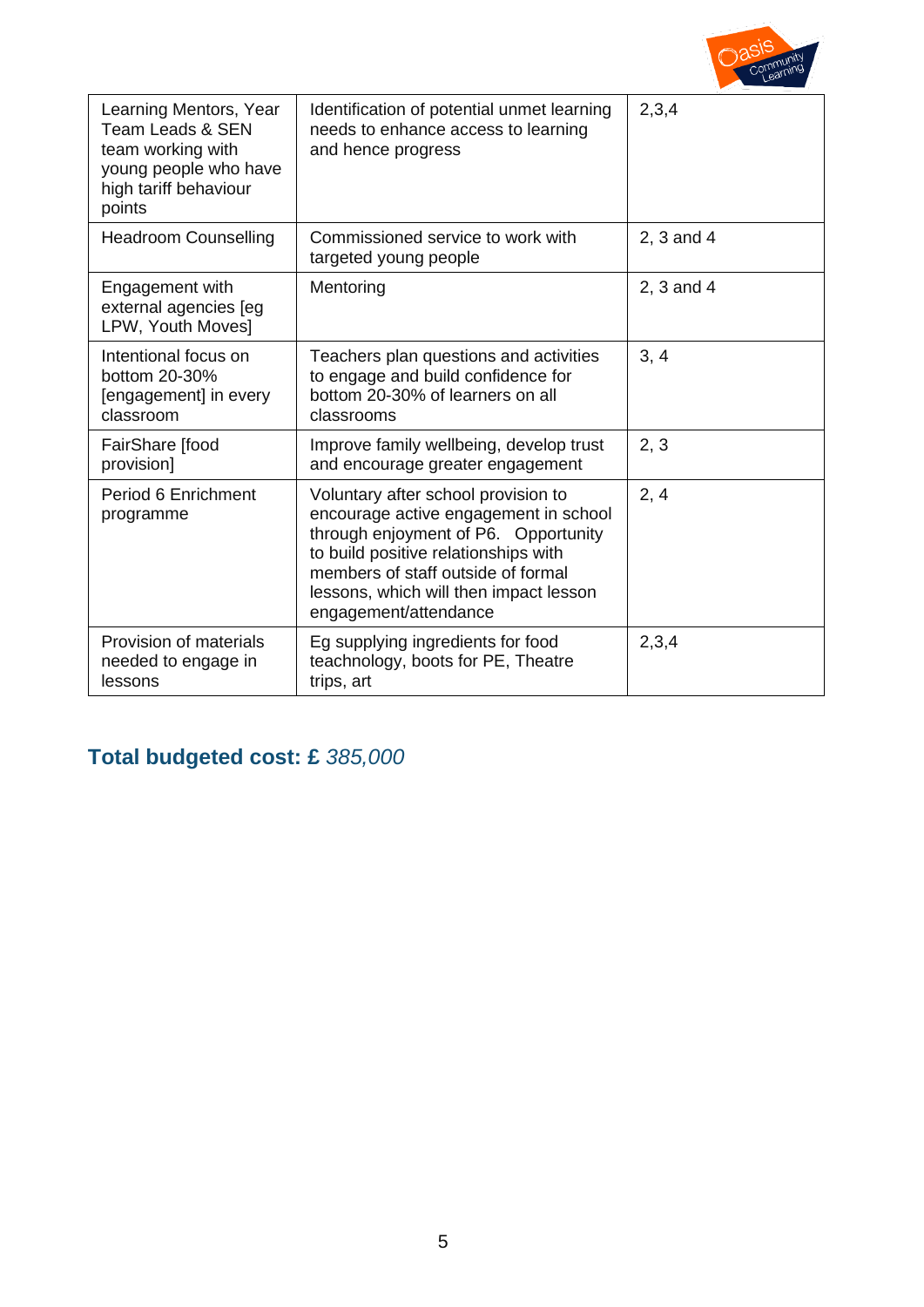

# **Part B: Review of outcomes in the previous academic year**

### **Pupil premium strategy outcomes**

This details the impact that our pupil premium activity had on pupils in the 2020 to 2021 academic year.

The year was impacted by Covid, with National Lockdown and schools closed from January – March. Despite this the following activity happened;

- Whole School Reading programme launched in Sept 2020 across Years 7-10 to improve exposure to a wide range of texts and tier 2 vocabulary *[exposure to fluent reading]*
- Laptop access and wifi provided for any PP students who did not have a device to access online learning [n=40] *[able to access learning from home]*
- FairShare food deliveries continued throughout lockdown to families in need *[improve family well-being]*
- In-school provision during lockdown to support key worker and vulnerable learners *[face to face provision and support where needed]*
- On-line learning mentoring prioritised throughout lockdown *[student well-being check]*
- Full timetable provision via Teams throughout lockdown *[maintain routine and learning]*
- Reset phase [March May] to ensure students *regain confidence in learning* through experiencing success in the classroom
- Focussed and guided revision ahead of end of year assessments *[maximise success rates in formal situations]*
- Use of common revision techniques to secure knowledge and enable preparation ahead of exams *[revision modelled by staff in subjects areas using common techniques – consistency]*
- 15 minutes 'prep time' ahead of assessments *[opportunity to focus on task ahead]*